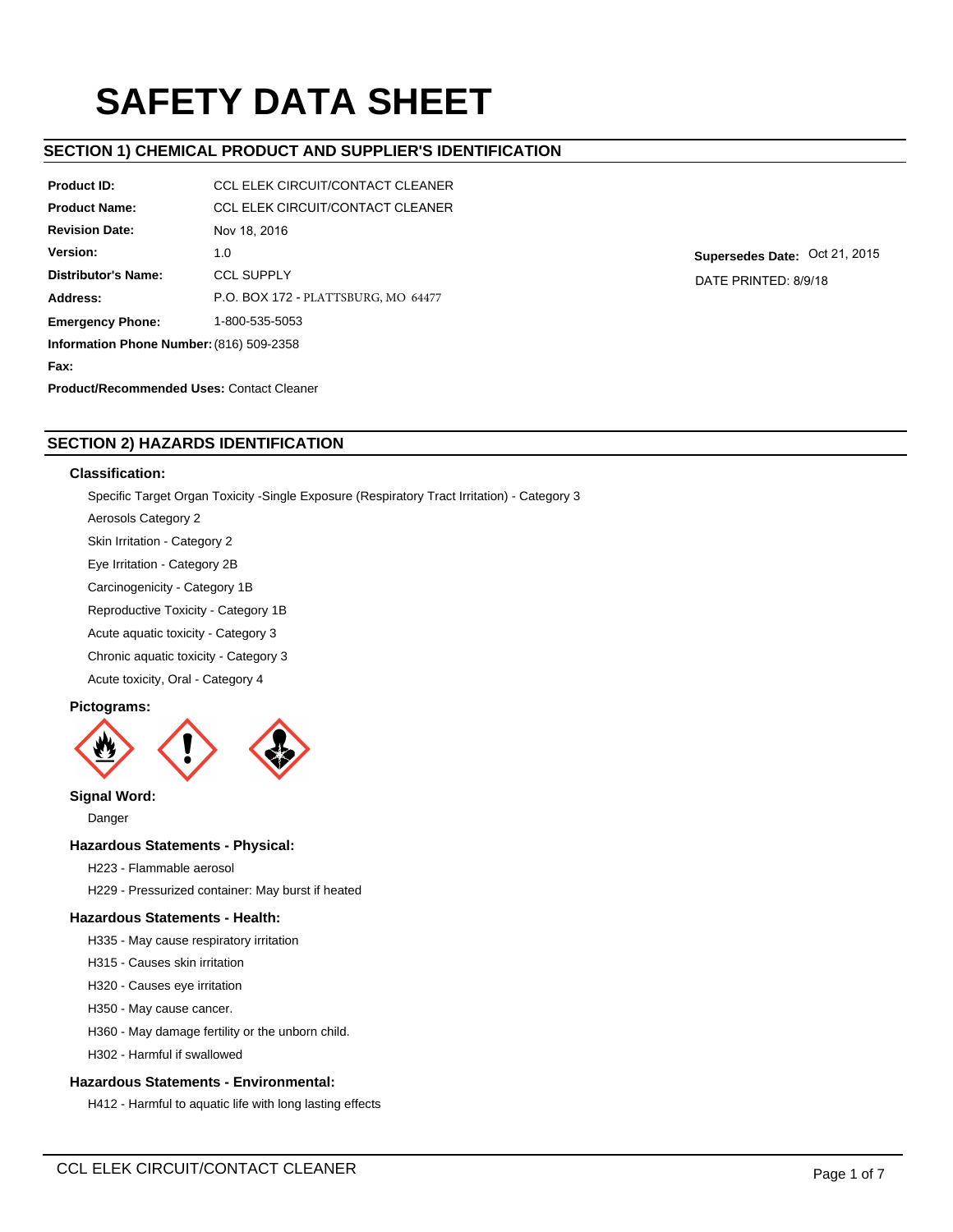## **Precautionary Statements - General:**

P101 - If medical advice is needed, have product container or label at hand.

P102 - Keep out of reach of children.

P103 - Read label before use.

## **Precautionary Statements - Prevention:**

- P261 Avoid breathing dust/fume/gas/mist/vapors/spray.
- P271 Use only outdoors or in a well-ventilated area.
- P264 Wash thoroughly after handling.
- P280 Wear eye protection/face protection.
- P202 Do not handle until all safety precautions have been read and understood.
- P273 Avoid release to the environment.
- P210 Keep away from heat, hot surfaces, sparks, open flames and other ignition sources. No smoking.
- P270 Do not eat, drink or smoke when using this product.
- P211 Do not spray on an open flame or other ignition source.
- P251 Do not pierce or burn, even after use.

## **Precautionary Statements - Response:**

P304 + P340 - IF INHALED: Remove person to fresh air and keep comfortable for breathing.

P312 - Call a POISON CENTER or doctor/physician if you feel unwell.

P302 + P352 - IF ON SKIN: Wash with plenty of soap and water.

P332 + P313 - If skin irritation occurs: Get medical advice/attention.

P362 + P364 - Take off contaminated clothing and wash it before reuse.

P305 + P351 + P338 - IF IN EYES: Rinse cautiously with water for several minutes. Remove contact lenses, if present and easy to do. Continue rinsing.

- P337 + P313 If eye irritation persists: Get medical advice/attention.
- P308 + P313 IF exposed or concerned: Get medical advice/attention.
- P301 + P312 IF SWALLOWED: Call a POISON CENTER or doctor/physician if you feel unwell.

P330 - Rinse mouth.

## **Precautionary Statements - Storage:**

P403 + P405 - Store in a well-ventilated place. Store locked up.

P410 - Protect from sunlight.

P412 - Do not expose to temperatures exceeding 50 °C/122 °F.

## **Precautionary Statements - Disposal:**

P501 - Dispose of contents and container in accordance with all local, regional, national and international regulations.

## **SECTION 3) COMPOSITION / INFORMATION ON INGREDIENTS**

| CAS          | <b>Chemical Name</b>  | % By Weight |
|--------------|-----------------------|-------------|
| 0000106-94-5 | 1-BROMOPROPANE        | 58% - 98%   |
| 0000075-37-6 | <b>DIFLUOROETHANE</b> | 20% - 34%   |

## **SECTION 4) FIRST-AID MEASURES**

# **Inhalation:**

Remove source of exposure or move person to fresh air and keep comfortable for breathing.

If exposed/feel unwell/concerned: Call a POISON CENTER/doctor.

Eliminate all ignition sources if safe to do so.

## **Eye Contact:**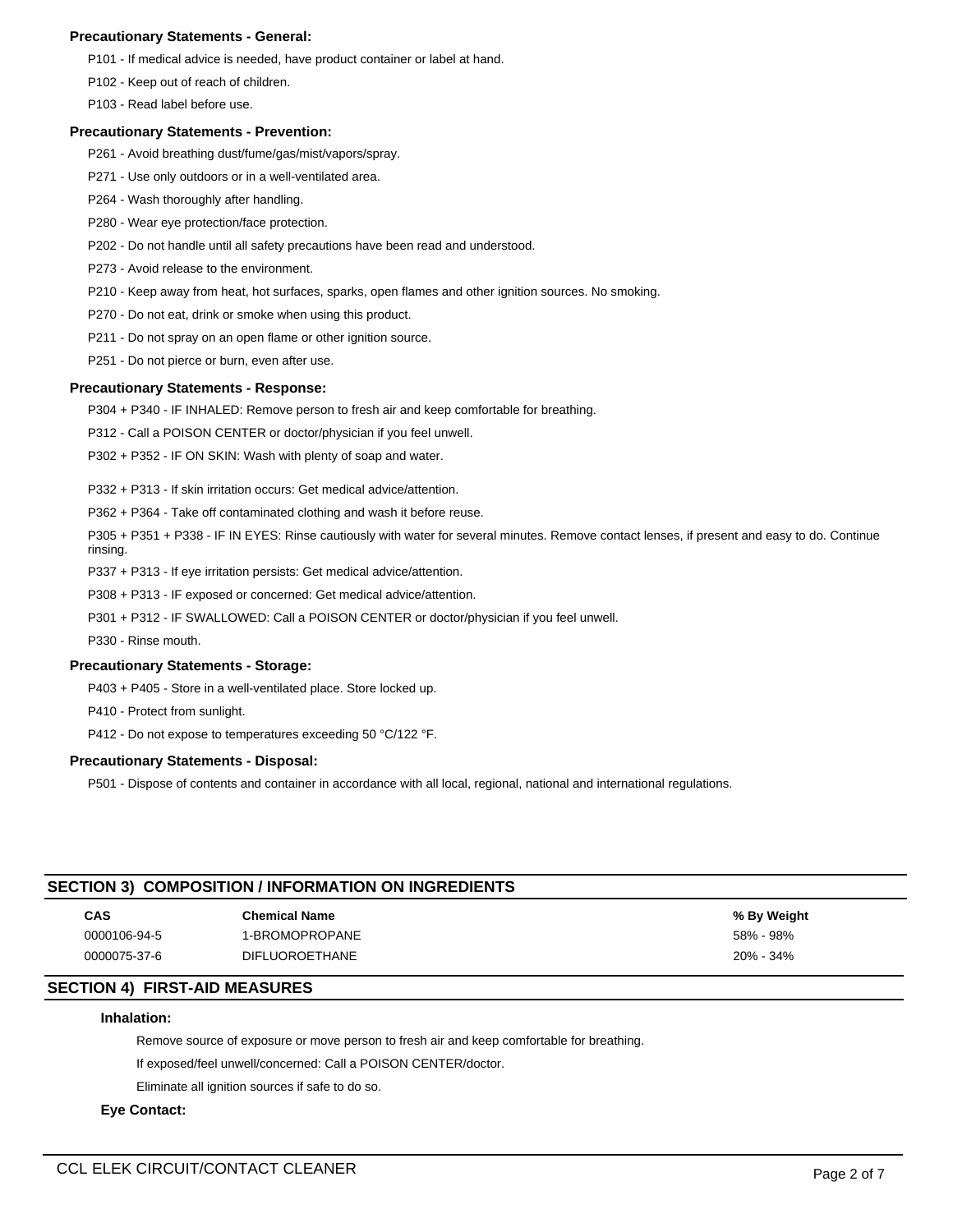Remove source of exposure or move person to fresh air. Rinse eyes cautiously with lukewarm, gently flowing water for several minutes, while holding the eyelids open. Remove contact lenses, if present and easy to do. Continue rinsing for a duration of 15-20 minutes. Take care not to rinse contaminated water into the unaffected eye or onto the face. If eye irritation persists: Get medical advice/attention.

## **Skin Contact:**

Take off immediately all contaminated clothing, shoes and leather goods (e.g. watchbands, belts). Gently blot or brush away excess product. Wash with plenty of lukewarm, gently flowing water for a duration of 15-20 minutes. Call a POISON CENTER/doctor if you feel unwell. Store contaminated clothing under water and wash before reuse or discard.

## **Ingestion:**

Rinse mouth. Do NOT induce vomiting. Immediately call a POISON CENTER/doctor. If vomiting occurs naturally, lie on your side, in the recovery position.

Never give anything by mouth to an unconscious or convulsing victim. Keep person warm and quiet.

## **SECTION 5) FIRE-FIGHTING MEASURES**

## **Suitable Extinguishing Media:**

Use water, fog, dry chemical, or carbon dioxide.

Carbon dioxide can displace oxygen. Use caution when applying carbon dioxide in confined spaces. Simultaneous use of foam and water on the same surface is to be avoided as water destroys the foam.

## **Unsuitable Extinguishing Media:**

Water may be ineffective but can be used to cool containers exposed to heat or flame.

#### **Specific Hazards in Case of Fire:**

Contents under pressure. Keep away from ignition sources and open flames. Exposure of containers to extreme heat and flames can cause them to rupture often with violent force.

Aerosol cans may rupture when heated.

Heated cans may burst.

In fire, will decompose to carbon dioxide, carbon monoxide

#### **Fire-Fighting Procedures:**

Isolate immediate hazard area and keep unauthorized personnel out. Stop spill/release if it can be done safely. Move undamaged containers from immediate hazard area if it can be done safely. Water spray may be useful in minimizing or dispersing vapors and to protect personnel.

Dispose of fire debris and contaminated extinguishing water in accordance with official regulations.

#### **Special Protective Actions:**

Wear protective pressure self-contained breathing apparatus (SCBA)and full turnout gear.

Care should always be exercised in dust/mist areas.

## **SECTION 6) ACCIDENTAL RELEASE MEASURES**

## **Emergency Procedure:**

Keep unnecessary people away; isolate hazard area and deny entry. Do not touch or walk through spilled material. Clean up immediately. Use absorbent sweeping compound to soak up material and put into suitable container for proper disposal.

## **Recommended Equipment:**

Safety glasses, gloves, vapor respirator

#### **Personal Precautions:**

Avoid breathing vapor. Avoid contact with skin, eye or clothing. Do not touch damaged containers or spilled materials unless wearing appropriate protective clothing.

## **Environmental Precautions:**

Stop spill/release if it can be done safely. Prevent spilled material from entering sewers, storm drains, other unauthorized drainage systems and natural waterways by using sand, earth, or other appropriate barriers.

## **SECTION 7) HANDLING AND STORAGE**

## **General:**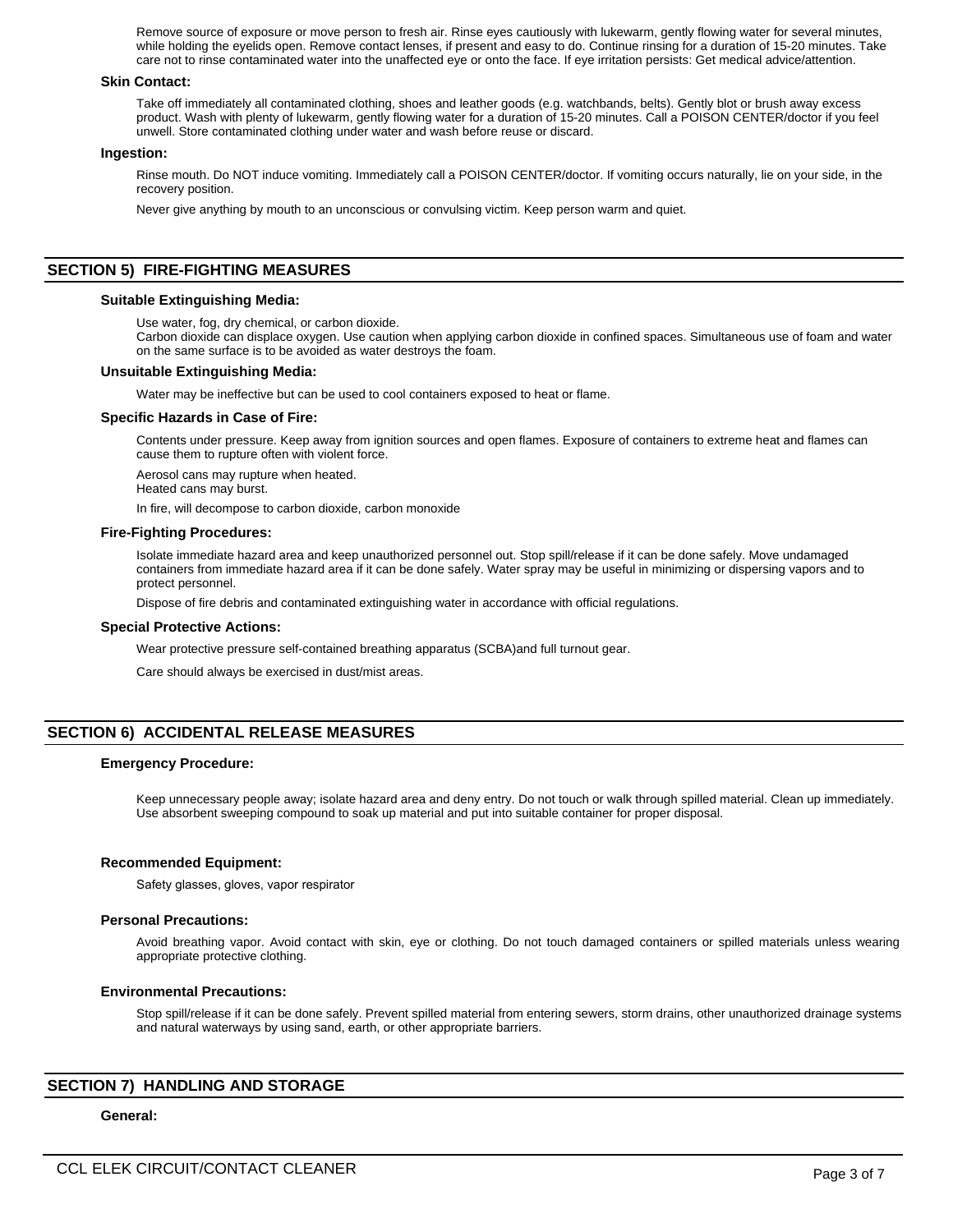For industrial and institutional use only. For use by trained personnel only. Keep away from children. Wash hands after use. Do not get in eyes, on skin or on clothing. Do not breathe vapors or mists. Use good personal hygiene practices. Eating, drinking and smoking in work areas is prohibited. Remove contaminated clothing and protective equipment before entering eating areas. Eyewash stations and showers should be available in areas where this material is used and stored.

## **Ventilation Requirements:**

Use only with adequate ventilation to control air contaminants to their exposure limits. The use of local ventilation is recommended to control emissions near the source.

## **Storage Room Requirements:**

Keep container(s) tightly closed and properly labeled. Store in cool, dry, well-ventilated areas away from heat, direct sunlight and incompatibilities. Store in approved containers and protect against physical damage. Keep containers securely sealed when not in use. Indoor storage should meet OSHA standards and appropriate fire codes. Containers that have been opened must be carefully resealed to prevent leakage. Empty container retain residue and may be dangerous.

Do not cut, drill, grind, weld, or perform similar operations on or near containers. Do not pressurize containers to empty them. Ground all structures, transfer containers and equipment to conform to the national electrical code. Use procedures that prevent static electrical sparks. Static electricity may accumulate and create a fire hazard.

Store at temperatures below 120°F.

# **SECTION 8) EXPOSURE CONTROLS, PERSONAL PROTECTION**

## **Eye Protection:**

Chemical goggles, safety glasses with side shields or vented/splash proof goggles. Contact lenses may absorb irritants. Particles may adhere to lenses and cause corneal damage.

## **Skin Protection:**

Wear gloves, long sleeved shirt, long pants and other protective clothing as required to minimize skin contact.

Use of gloves approved to relevant standards made from the following materials may provide suitable chemical protection: PVC, neoprene or nitrile rubber gloves. Suitability and durability of a glove is dependent on usage, e.g. frequency and duration of contact, chemical resistance of glove material, glove thickness, dexterity. Always seek advice from glove suppliers. Contaminated gloves should be replaced. Chemical-resistant clothing is recommended to avoid prolonged contact. Avoid unnecessary skin contact.

#### **Respiratory Protection:**

If engineering controls do not maintain airborne concentrations to a level which is adequate to protect worker, a respiratory protection program that meets or is equivalent to OSHA 29 CFR 1910.134 and ANSI Z88.2 should be followed. Check with respiratory protective equipment suppliers. Where air-filtering respirators are suitable, select an appropriate combination of mask and filter. Select a filter suitable for combined particulate/organic gases and vapors.

When spraying more than one half can continuously or more than one can consecutively, use NIOSH approved respirator.

| <b>Chemical Name</b>  | OSHA<br>TWA<br>(ppm) | OSHA<br>TWA<br>(mg/m3) | <b>OSHA</b><br>STEL<br>(ppm) | OSHA<br>STEL<br>(mg/m3) | OSHA<br>Tables (Z1<br>Z2, Z3) | OSHA<br>Carcinogen | <b>OSHA</b><br>Skin<br>designation | <b>NIOSH</b><br>TWA<br>(ppm) | <b>NIOSH</b><br>TWA<br>(mg/m3) | <b>NIOSH</b><br>STEL<br>(ppm) | <b>NIOSH</b><br>STEL<br>(mg/m3) | <b>NIOSH</b><br>Carcinogen |
|-----------------------|----------------------|------------------------|------------------------------|-------------------------|-------------------------------|--------------------|------------------------------------|------------------------------|--------------------------------|-------------------------------|---------------------------------|----------------------------|
| 1-BROMOPROPANE        |                      |                        |                              |                         |                               |                    |                                    |                              |                                |                               |                                 |                            |
| <b>DIFLUOROETHANE</b> |                      | 2.5                    |                              |                         |                               |                    |                                    |                              |                                |                               |                                 |                            |

| <b>Chemical Name</b>  | <b>ACGIH</b><br>TWA<br>(ppm) | ACGIH<br>TWA<br>(mg/m3) | <b>ACGIH</b><br><b>STEL</b><br>(ppm) | ACGIH<br><b>STEL</b><br>(mg/m3) |
|-----------------------|------------------------------|-------------------------|--------------------------------------|---------------------------------|
| 1-BROMOPROPANE        | 01                           |                         |                                      |                                 |
| <b>DIFLUOROETHANE</b> |                              | 25                      |                                      |                                 |

# **SECTION 9) PHYSICAL AND CHEMICAL PROPERTIES**

## **Physical and Chemical Properties**

Density **10.09149 lb/gal** Density VOC 7.56862 lb/gal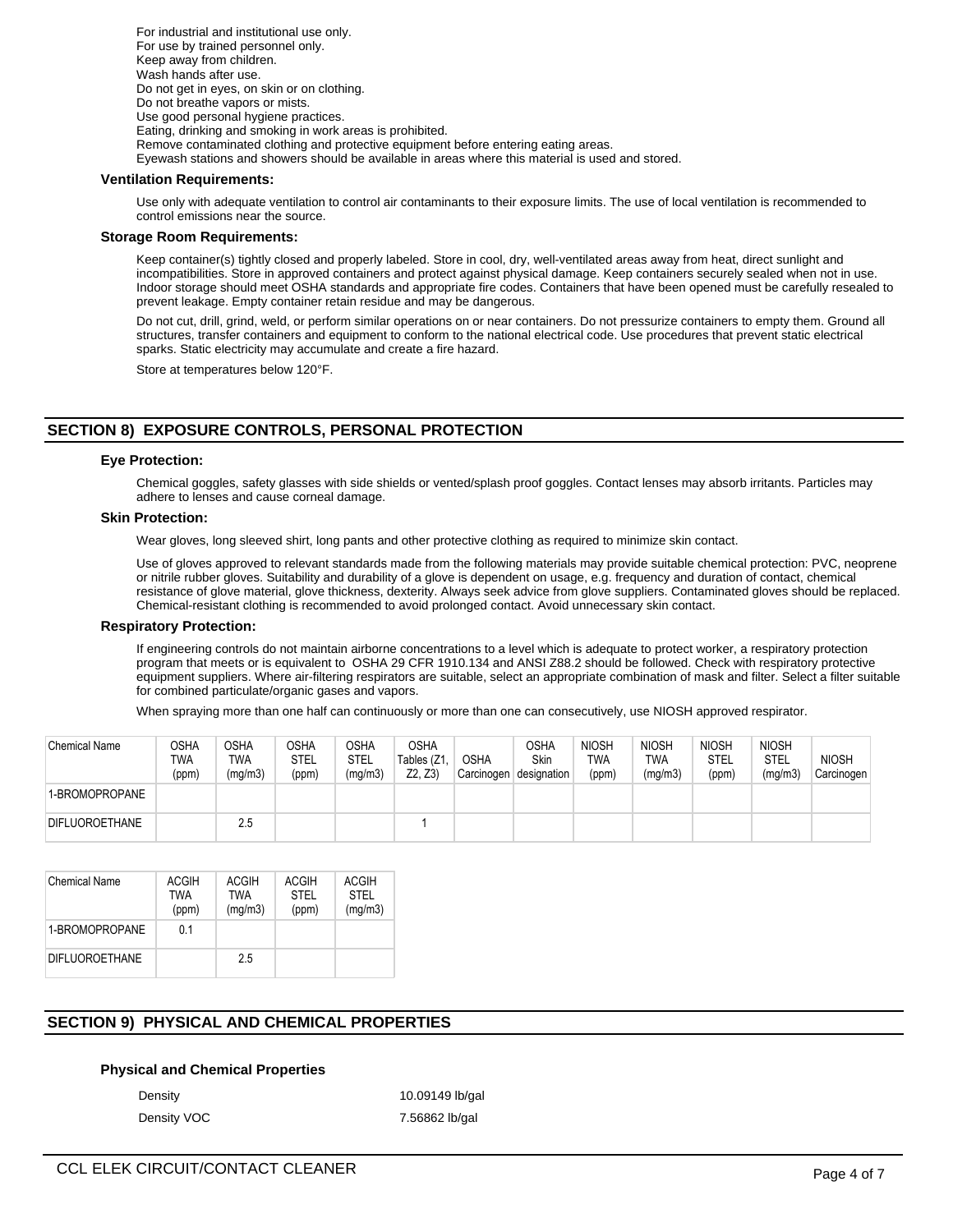| % VOC                        | 75.00000%              |
|------------------------------|------------------------|
| <b>VOC Actual</b>            | 7.56862 lb/gal         |
| Ib VOC/gal Solid             | 0.00000 lb/gal         |
| <b>VOC Regulatory</b>        | 7.56862 lb/gal         |
| Ib VOC/Ib Solid              | 0.00000 lb/lb          |
| Appearance                   | N.A.                   |
| <b>Odor Threshold</b>        | N.A.                   |
| Odor Description             | Solvent                |
| pH                           | N.A.                   |
| <b>Water Solubility</b>      | Nil                    |
| Flammability                 | Flashpoint below 73 °F |
| Flash Point Symbol           | N.A.                   |
| <b>Flash Point</b>           | 72 °F                  |
| Viscosity                    | N.A.                   |
| Lower Explosion Level        | 3.9                    |
| <b>Upper Explosion Level</b> | 16.9                   |
| Vapor Pressure               | N.A.                   |
| Vapor Density                | Slower than ether      |
| <b>Melting Point</b>         | N.A.                   |
| <b>Freezing Point</b>        | N.A.                   |
| Low Boiling Point            | 0 °F                   |
| <b>High Boiling Point</b>    | 158 °F                 |
| Decomposition Pt             | 0                      |
| Auto Ignition Temp           | N.A.                   |
| <b>Evaporation Rate</b>      | Slower than ether      |

# **SECTION 10) STABILITY AND REACTIVITY**

## **Stability:**

Stable.

# **Conditions to Avoid:**

High temperatures.

# **Incompatible Materials:**

None known.

# **Hazardous Reactions/Polymerization:**

Will not occur.

## **Hazardous Decomposition Products:**

In fire, will decompose to carbon dioxide, carbon monoxide.

# **SECTION 11) TOXICOLOGICAL INFORMATION**

# **Skin Corrosion/Irritation:**

Overexposure will cause defatting of skin.

# **Serious Eye Damage/Irritation:**

Overexposure will cause redness and burning sensation.

# **Carcinogenicity:**

May cause cancer.

## **Germ Cell Mutagenicity:**

No data available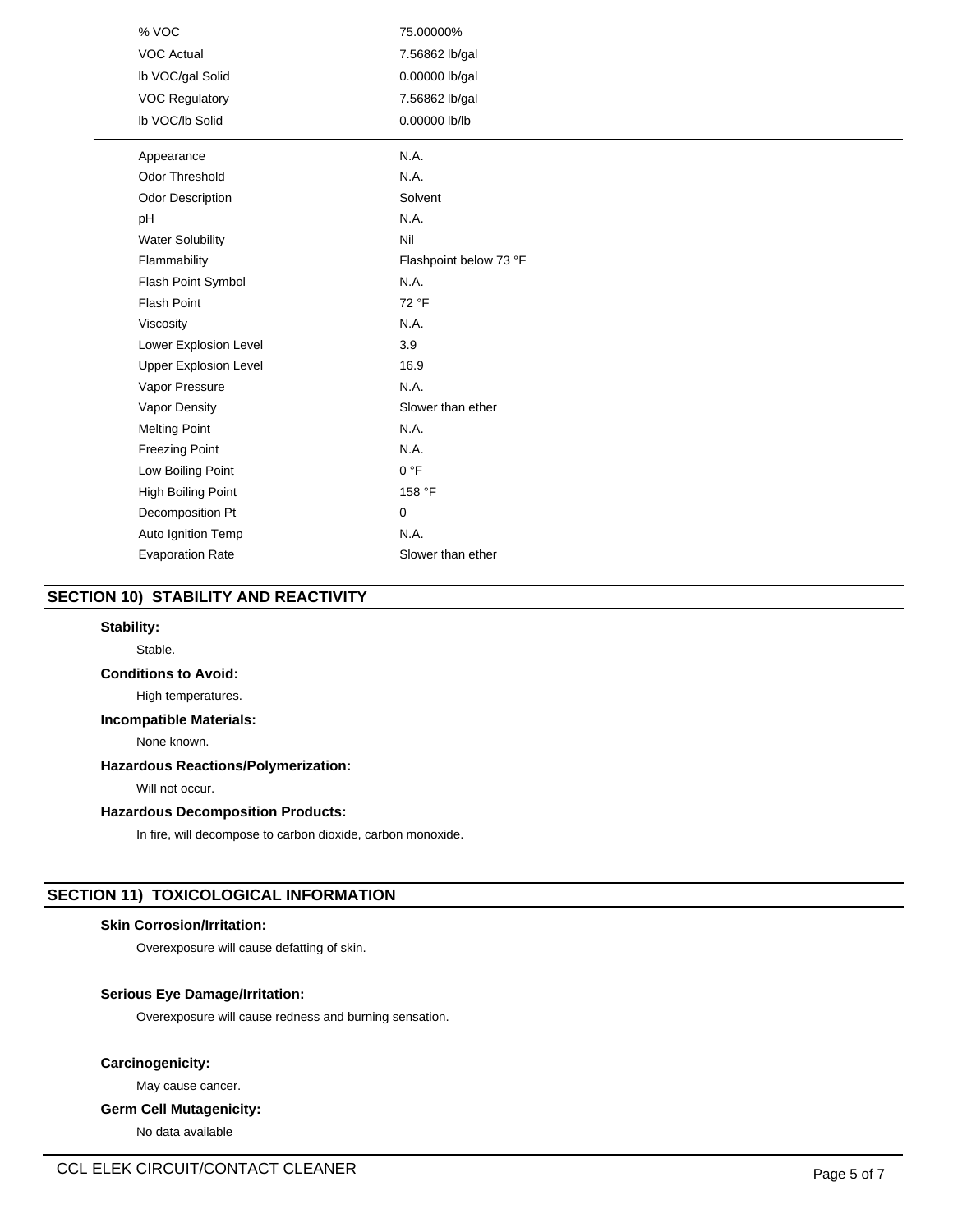## **Reproductive Toxicity:**

May damage fertility or the unborn child (state specific effect if known) (state route of exposure if it is conclusively proven that no other routes of exposure cause the hazard)

## **Respiratory/Skin Sensitization:**

No data available

## **Specific Target Organ Toxicity - Single Exposure:**

May cause respiratory irritation

## **Specific Target Organ Toxicity - Repeated Exposure:**

No data available

## **Aspiration Hazard:**

No data available

## **Acute Toxicity:**

Inhalation: effect of overexposure include irritation of respiratory tract, headache, dizziness, nausea, and loss of coordination. Extreme overexposure may result in unconsciousness and possibly death.

0000075-65-0 TERT-BUTYL ALCOHOL

LD50 (oral, rat): 3,500 mg/kg (1) LD50 (oral, rabbit): 3,600 mg/kg (1)

0000075-05-8 ACETONITRILE

LC50 (oral, adult rat): 3500 mg/kg (17) LC50 (oral, young adult rat): 3100 mg/kg (17) LC50 (oral, 14 day old rat): 160 mg/kg (17) LC50 (oral, mouse): 269 mg/kg (14) LC50 (oral, guinea pig): 177 mg/kg (15)

LD50 (oral, rat): 3800 mg/kg (12)

# **SECTION 12) ECOLOGICAL INFORMATION**

#### **Toxicity:**

Harmful to aquatic life with long lasting effects

## **Persistence and Degradability:**

No data available.

#### **Bio-Accumulative Potential:**

No data available.

## **Mobility in Soil:**

No data available.

## **Other Adverse Effects:**

No data available.

## **SECTION 13) DISPOSAL CONSIDERATIONS**

#### **Water Disposal:**

Under RCRA, it is the responsibility of the user of the product, to determine at the time of disposal whether the product meets RCRA criteria for hazardous waste. Waste management should be in full compliance with federal, state, and local laws.

Empty containers retain product residue which may exhibit hazards of material, therefore do not pressurize, cut, glaze, weld or use for any other purposes. Return drums to reclamation centers for proper cleaning and reuse.

# **SECTION 14) TRANSPORT INFORMATION**

#### **U.S. DOT Information:**

Consumer Commodity, ORM-D

#### **IMDG Information:**

Consumer Commodity, ORM-D